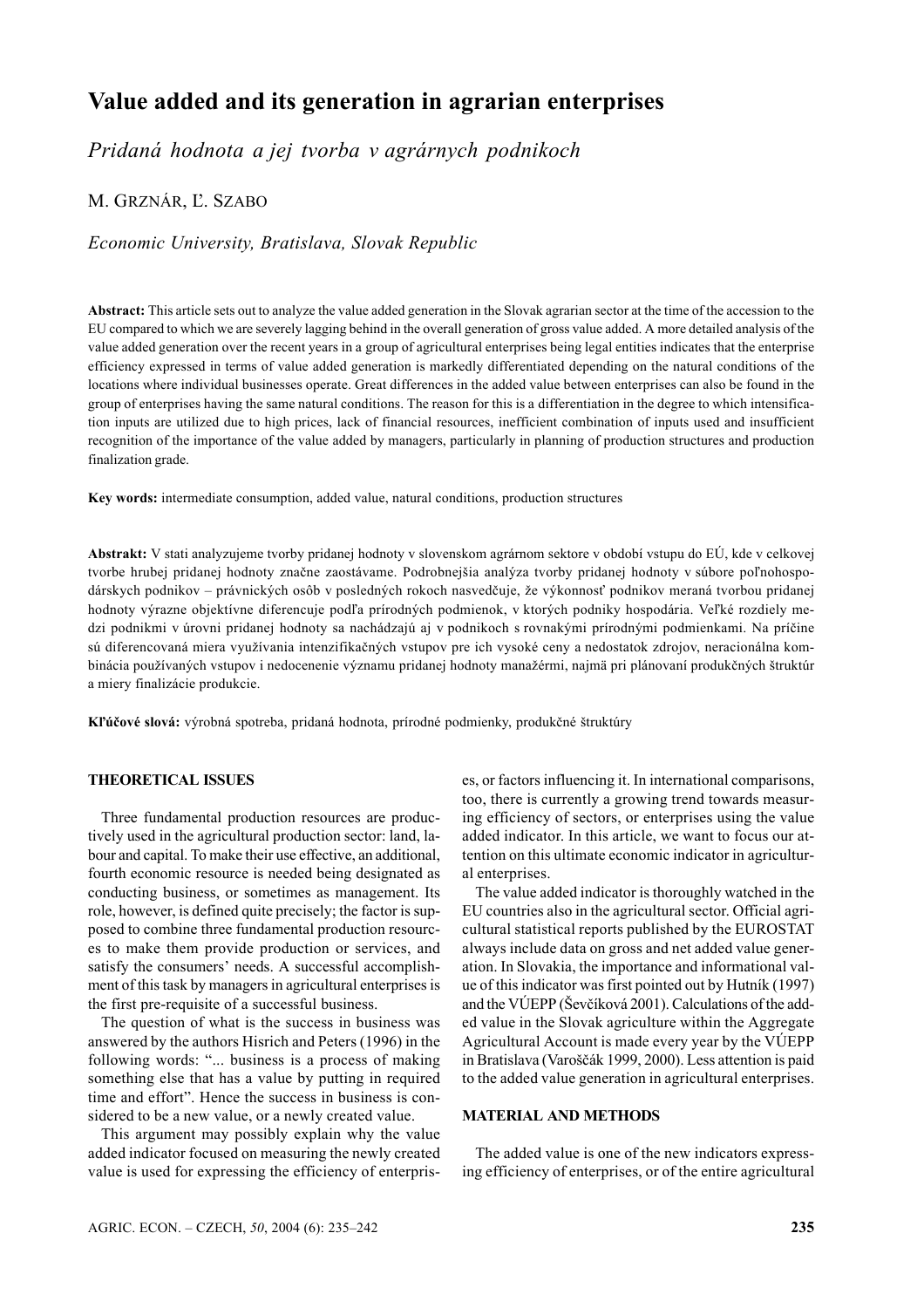sector. It was not until the time of transformation of the Slovak economy to market conditions and the time of the preparation for inclusion into the European integration structures that this indicator received attention.

The gross added value in agriculture as a whole has been monitored in Slovakia since the economic agricultural account started to be compiled. The results of this account are annually published by the Ministry of Agriculture of the SR in Správy o poľnohospodárstve a potravinárstve SR (Agriculture and Food Industry Reports of the SR) that has been our data source. The added value is also the object of monitoring in the annual survey of economic activity of enterprises presented in Information Bulletins of agricultural business entities, which data will be utilized in our 2001 and 2002 monitoring. The respective data were obtained from the database of the Ministry of Agriculture of the SR operated by the VÚEPP in Bratislava.

Our methodological data processing uses sorting, comparison and statistical analysis methods including regression analysis.

## **ADDED VALUE GENERATION IN SLOVAK AGRICULTURE**

Monitoring of the added value generation in Slovak agriculture has been carried out since the time the economic Agricultural Account is compiled, which is currently made according to the EU methodology in the VÚEPP Bra-tislava.

How the value added generation in Slovakia has developed is presented in the Table 1.

The table shows a strong correlation between the gross added value and the development of gross agricultural production, the gross added value also partly correlating with the total agricultural production and the development of intermediate consumption. The gross added value generated in Slovak agriculture for the evaluated period has been rather stagnant since 1998.

The development of gross added value is influenced by the development of the gross agricultural production and by its structure, by the development of intermediate consumption and price development if the trends are analyzed using standard prices. One of the reasons behind a low dynamics of gross added value is a slow growth of intermediate consumption evidently caused by increasing prices of inputs purchased and the lack of financial resources in enterprises, in particular. Another cause is fluctuating trends, or stagnation of gross and total agricultural production.

The added value, however, is an indicator enabling to evaluate besides performance of agriculture, also its efficiency from the perspective of the entire sector. For the

Table 1. Development of selected indicators in the agriculture of the SR in SKK million, c.p.

| Indicator                     | 1997     | 1998   | 1999   | 2000    | 2001    | 2002 <sup>1</sup> |
|-------------------------------|----------|--------|--------|---------|---------|-------------------|
| Gross agricultural production | 62 3 81  | 58 519 | 56039  | 52 684  | 60 263  | 61987             |
| Total agricultural production |          | 65 099 | 62084  | 60 30 6 | 68 188  | 69 807            |
| Intermediate consumption      | 37401    | 46 644 | 43 781 | 45 626  | 49 136  | 50 005            |
| Gross added value             | 21 3 9 6 | 18 444 | 18 303 | 14 680  | 19 0 52 | 19802             |

Source: Správa o poľnohospodárstve a potravinárstve SR (2000, 2001, 2002, 2003)  $<sup>1</sup>$  estimate</sup>

Table 2. Added value generation in 2000, international comparison in EUR per hectare a.l.

| Country        | Final      | Inputs  | Gross value | Value added per |        | $%$ of<br>intermediate | $%$ RV |
|----------------|------------|---------|-------------|-----------------|--------|------------------------|--------|
|                | production |         | added       | one worker      | inputs | consumption            | of GAP |
| EU 15          | 2015       | 957     | 1059        | 20866           | 1.107  | 47.5                   | 54.64  |
| Belgium        | 4965       | 3 0 3 0 | 1935        | 28 3 8 9        | 0.638  | 61.0                   | 46.59  |
| Germany        | 2426       | 1431    | 995         | 16 501          | 0.695  | 59.3                   | 49.60  |
| Greece         | 2 2 0 9    | 564     | 1645        | 12 5 6 4        | 2.918  | 25.5                   | 72.29  |
| Spain          | 1 1 5 4    | 395     | 760         | 21 5 17         | 1.926  | 34.2                   | 63.69  |
| Ireland        | 1238       | 673     | 565         | 18 3 5 3        | 0.840  | 54.4                   | 20.69  |
| Austria        | 1538       | 863     | 676         | 10 061          | 0.783  | 56.1                   | 48.44  |
| France         | 2 1 0 2    | 1 0 5 5 | 1 0 4 7     | 32 374          | 0.992  | 50.2                   | 57.22  |
| Slovakia       | 576        | 406     | 170         | 2902            | 0.418  |                        | 45.19  |
| Czech Republic | 600        | 421     | 180         | 3 5 2 8         | 0.427  | 69.8                   | 38.91  |
| Hungary        | 969        | 611     | 356         | 7768            | 0.582  |                        | 53.63  |

Source: Slovak, Czech, Hungarian, Latvian, Polish, Romanian and Slovenian Agriculture in Comparison with the EU Countries (2001), authors' own calculations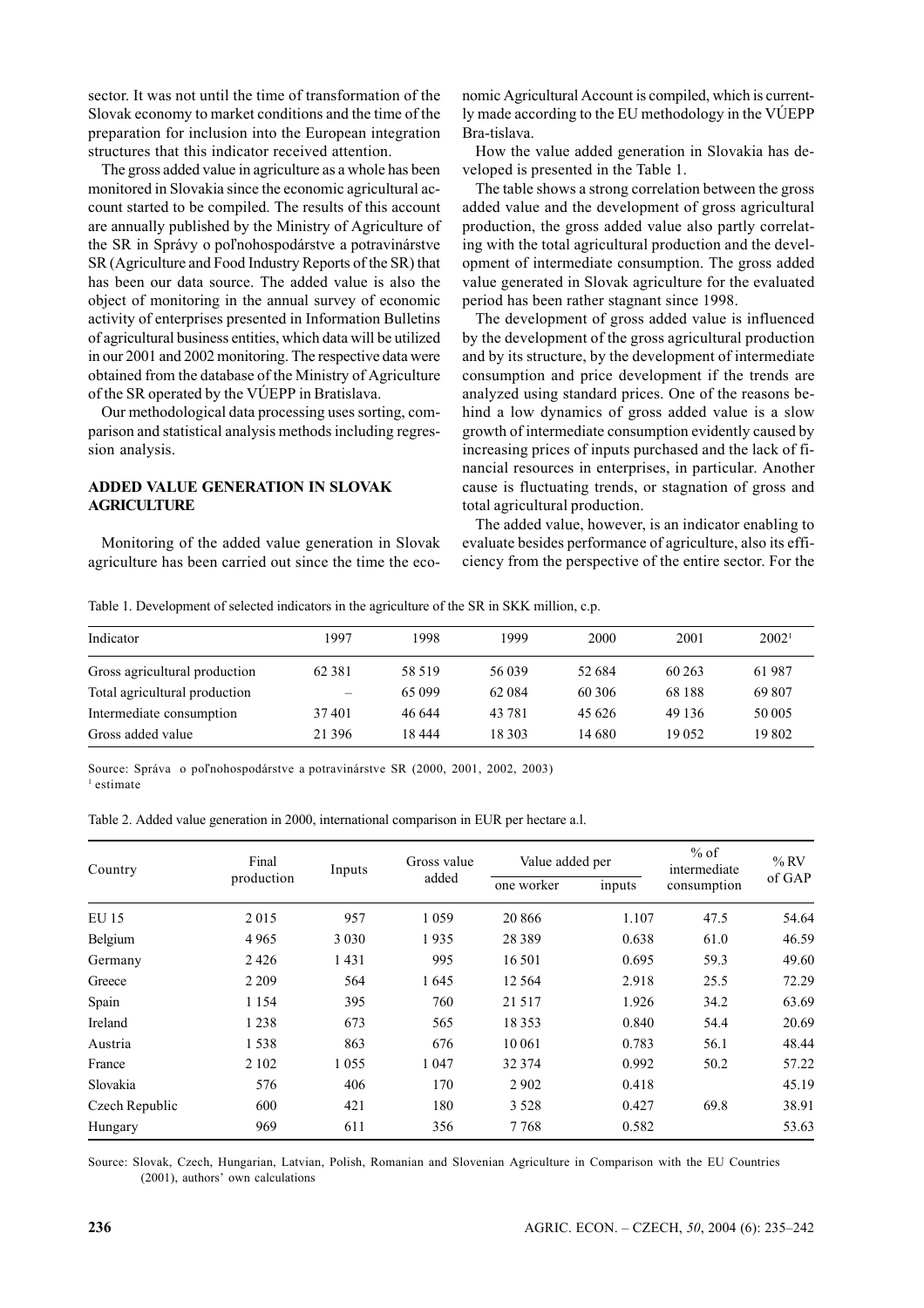purposes of such an evaluation, we will use data related to the value added generation in an international comparison illustrating the position SR holds with respect to this indicator. Value added generation is a weak spot of the Slovak agriculture as is indicated in the Table 2.

In all indicators shown in the Table 2, the Slovak Republic reports the worst values. The value of final production per area unit in Slovakia is lower than a third of the average level attained in the EU. As regards the amount of the added value per area unit, Slovakia reaches only 16% of the EU average. The value of inputs in the Slovak agriculture reaches only 42% of the EU average. Slovakia is also very inefficient in the utilization of inputs purchased for the added value generation where its output per input unit is slightly more than a third of outputs produced in the EU. The Slovak labour productivity in the value added per employed is reported only at 14% of the EU average.

Even though the comparability of the data above is not accepted uniformly due to mechanical currency conversions, it cannot be denied that Slovakia is lagging behind in the volume of inputs used and efficiency of factors employed.

The generation of the added value in the agriculture as a whole also reflects how this indicator is generated in individual business entities. The gross added value generated in individual enterprises shows, in particular, the efficiency of inputs purchased, which in 2002 amounted to 26.7% of the output value as provided by the VÚEPP in Bratislava (Kubánková, Burianová 2003). The value added further depends on the structure of production in individual enterprises since it is considerably differentiated in individual production activities.

### **GROSS ADDED VALUE GENERATION IN SLOVAK BUSINESS ENTITIES**

The role of the added value indicator as a criterion in assessing the efficiency of an enterprise and its growth management should also be reflected by the practices of managers in agricultural enterprises. However, the research we have done in a group of agricultural enterprises does not attest much to this fact.

In the text below, we will assess the value added generation in agricultural enterprises of the SR taking into considerations factors objectively causing its differentiation. These factors include natural conditions, economic level of enterprises and enterprise management's interest in generating added value and boosting its growth.

The objective influence of natural conditions on agricultural production manifesting itself by differentiation of results based on quality of soil and climatic conditions is also reflected in the volume of production inputs used, in the efficiency of these inputs as well as in the added value generation. Using traditional production areas for the purposes of natural condition categorization gives the distribution of enterprise efficiency as is presented in Table 3. The table data contain some results selected from the Information Sheets for the year 2002 obtained from 1 234 agricultural enterprises – legal entities in the SR.

A large number of enterprises included in the research give a realistic picture of how enterprises are differentiated by natural conditions. Enterprise efficiency drops from the maize production region to the mountain production region irrespective of whether it is measured by total revenues or value added generation. The aforementioned indicators provide a high degree of correlation but the added value decrease is higher than the fall in revenues as we progress towards less favorable natural conditions.

As information sheets give no data on consumption of intermediate products purchased, the intermediate consumption indicator including also the intermediate product consumed in the production process replaces it. The relative indicator expressing the added value in SKK per 1 SKK of intermediate production achieves the highest values in enterprises located in most favourable production regions but the drop in input transformation efficiency within regions is lower than the efficiency reduction.

There are considerable differences between production regions also in the availability of active production assets – equipment and machines, which points to under

| Indicator                |        | Production region |         |                    |          |  |  |  |
|--------------------------|--------|-------------------|---------|--------------------|----------|--|--|--|
|                          | maize  | sugar beet        | potato  | potato and cereals | mountain |  |  |  |
| Number of enterprises    | 499    | 180               | 213     | 100                | 242      |  |  |  |
| Revenues                 | 46 090 | 39 9 74           | 30 227  | 24 902             | 22 0 52  |  |  |  |
| Gross added value        | 11 186 | 9 2 4 5           | 5 3 0 6 | 4 1 3 4            | 3756     |  |  |  |
| Intermediate consumption | 24 983 | 22 5 31           | 17062   | 13839              | 11 230   |  |  |  |
| VA/IC                    | 0.472  | 0.410             | 0.311   | 0.298              | 0.334    |  |  |  |
| Machines and equipment   | 7578   | 6318              | 4810    | 3639               | 3 1 1 9  |  |  |  |
| <b>Subsidies</b>         | 2579   | 3 3 1 1           | 3 5 2 8 | 3999               | 4 1 8 0  |  |  |  |

Table 3 Natural conditions and added value generation in 2002, SKK/ha

Source: CD published by the Ministry of Agriculture of the SR (2002), authors' own calculations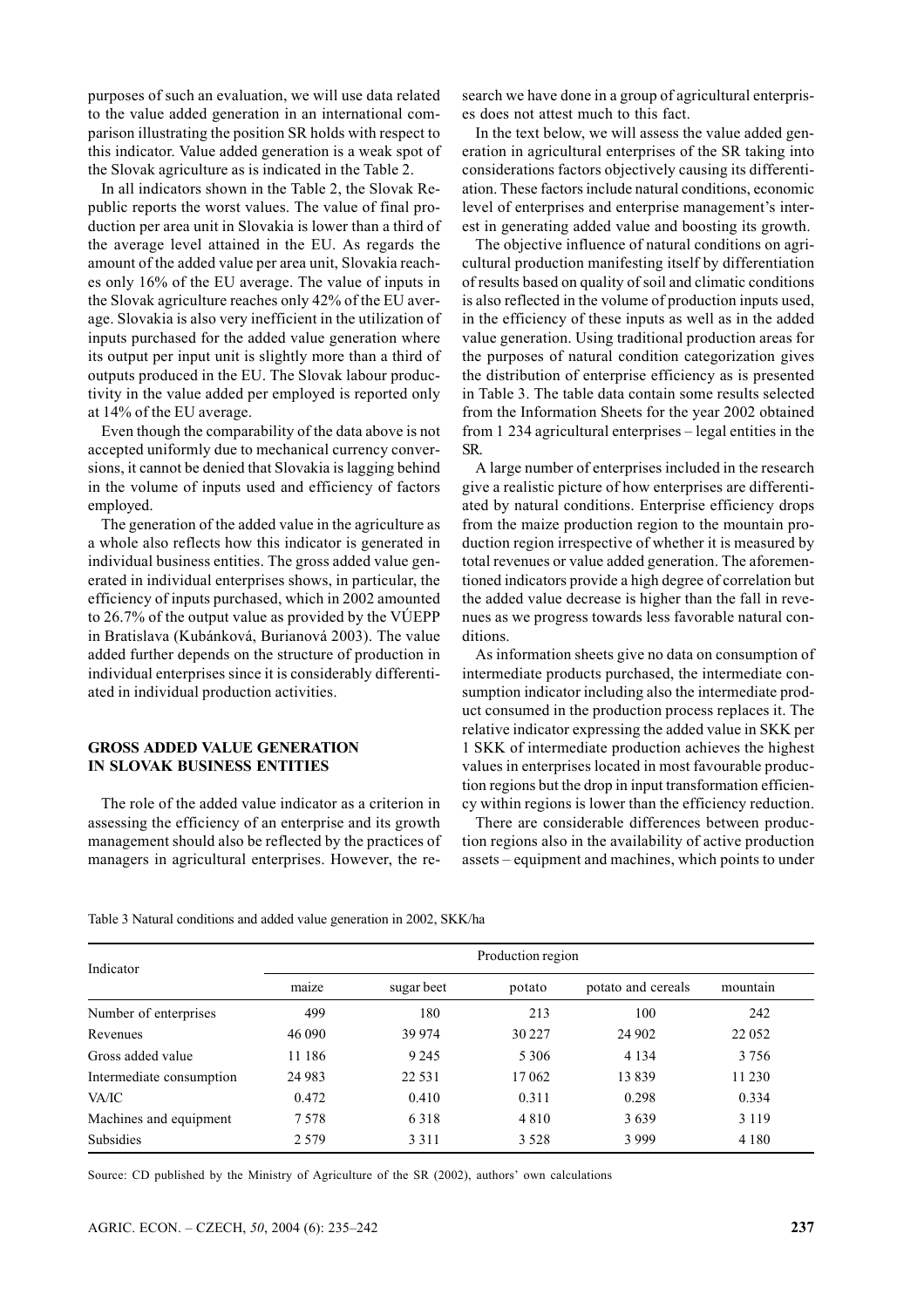

Figure 1. Added value generation in Slovak production regions, 2002

sizing of fixed assets in less favorable conditions. Subsidy distribution is perhaps in line with the need of providing higher subsidies to production regions operating under less favorable production conditions.

Figure 1 displays the added value generation and its efficiency provided that the following indicators in the maize production region (value added – VA, intermediate consumption – IC and intermediate consumption efficiency – VA/IC) are set to 100.

It is intriguing that generation of both the value added and intermediate consumption declines in the least favorable production conditions, which is objectively correct, but simultaneously, the efficiency of the value added generation grows since the decrease in VA is attenuated.

The Ministry of Agriculture of the SR divided enterprises according to their natural conditions into enterprises operating under the less favorable natural conditions (LFNC) and those operating under the more favorable natural conditions (MFNC). This categorization is based on land price groups. Table 4 illustrates value added generation data using some relative indicators obtained from the above-mentioned categorization.

The most marked differences between the less and more favourable natural conditions can be seen in relation to the productivity of labour obtained from the val-

| Indicator                     | <b>LFNC</b> |         | <b>MFNC</b> |         |
|-------------------------------|-------------|---------|-------------|---------|
|                               | 2000        | 2001    | 2000        | 2001    |
| Productivity of labor from VA | 84 000      | 129 000 | 157 000     | 246 000 |
| VA per SKK 1 of wages         | 0.76        | 1.08    | 1.33        | 1.83    |
| VA per production in $%$      | 20.22       | 25.10   | 28.81       | 34.65   |
| VA per SKK 1 of fixed assets  | 69.48       | 79.01   | 99.97       | 117.65  |

Table 4. Value added generation in various natural conditions

Source: Správa o poľnohospodárstve a potravinárstve SR (2002), p. 254, adapted

Table 5. Value added generation in enterprises of the maize production region, Slovak Republic, 2002, SKK/ha

| Indicator                | Profitable | Unprofitable | Profitable/unprofitable $(\%)$ |
|--------------------------|------------|--------------|--------------------------------|
| Number of enterprises    | 374        | 125          | 299.2                          |
| Revenues                 | 48 9 49    | 37 0 84      | 131.9                          |
| Gross value added        | 12485      | 7094         | 175.9                          |
| Intermediate consumption | 25819      | 22 3 5 1     | 155.1                          |
| VA/IC                    | 0.483      | 0.317        | 152.3                          |
| Machines and equipment   | 8429       | 4899         | 172.0                          |
| Subsidies                | 2 7 0 4    | 2 1 8 4      | 123.8                          |

Source: CD published by the Ministry of Agriculture of the SR (2003), authors' own calculations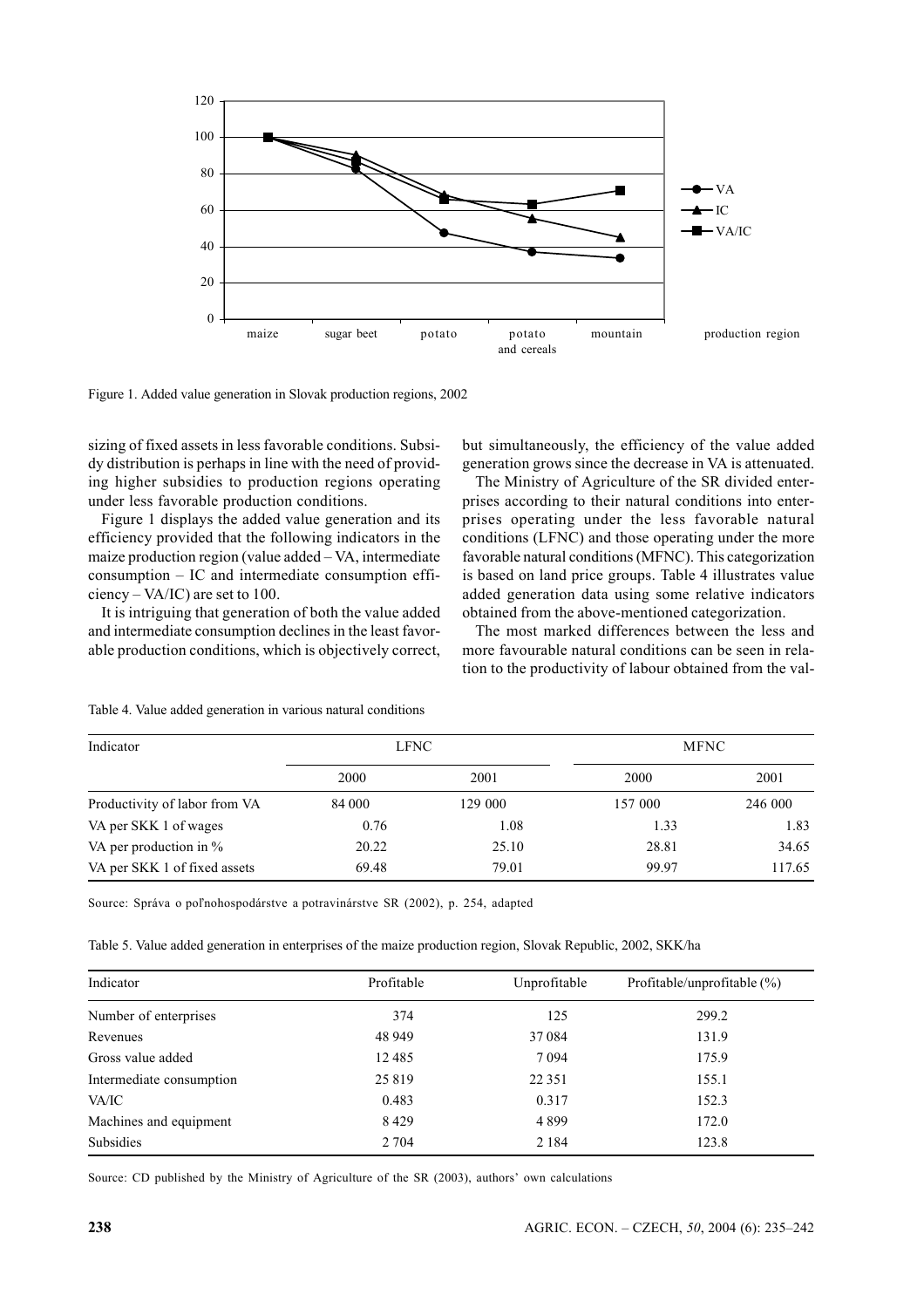ue added that is almost double in MFNC as in the less favorable conditions. The value added per SKK 1 of wage costs behaves in a similar way. Other indicators produce smaller differences; yet they remain to be seen and are differentiated between individual years.

Let us analyze differences in the generation of value added in a group of agricultural enterprises being legal entities that operate approximately under the same natural conditions of the maize production region but differ in their economic level. A part of those enterprises reports profitable business while another part operates in red numbers.

In 2002, the agriculture as a whole earned a profit, which is also reflected in the Table 5 where there are three times more of profitable businesses than of the loss-making ones in the maize production region. Other indicators show no such marked differences.

The greatest differences between profitable and lossmaking enterprises are found in the value added generation and in fitting of enterprises with machines and equipment (fixed assets). Therefore, we can draw the conclusion that the value added has not become a criterial indicator in the group of unprofitable businesses. This position can rather be attributed to the revenue indicator where the difference between the two enterprise groups is the smallest along with subsidies.

Other indicators showing very similar differences are the volume of the intermediate consumption per area unit and efficiency of the intermediate consumption in the process of its transformation into the added value. A lower degree of production input consumption and a lower efficiency of input transformation not only result in a lower value added generation but also are causes of losses generated in this group of businesses. The third factor to be analyzed is managers' competence and disposition of resources in enterprises with the value added indicator serving as a criterion. This ability may be expressed only conditionally as the practical effort of corporate managers to upvalue inputs in order to increase the company's outputs.

Our research is based on a group of agricultural enterprises being legal entities that conduct their business in the maize production region, from which group businesses achieving extreme values have been excluded. The entire group includes, in total, 469 agricultural enterprises for the year 2001.

Only some indicators related to the value added generation have been selected from the available data. Initially, their variation within the group is displayed (Table 6).

Variation of values within the group under analysis is very high. Numerous enterprises report even a negative value added while there is a high variation particularly in revenues, production and intermediate consumption. Relations affecting the value added generation would be more striking when presented using the enterprise categorization (Table 7).

The enterprises have been divided into four groups based on the amount of their intermediate consumption per area unit in order to monitor the development of relevant indicators related to the value added generation.

| Indicator                | Minimum   | Maximum | Average  |  |
|--------------------------|-----------|---------|----------|--|
| Revenues                 | 3 2 4 0   | 366 450 | 44 4 6 0 |  |
| Value added              | $-31,600$ | 78 660  | 10 290   |  |
| Production               | 550       | 144 700 | 32 170   |  |
| Intermediate consumption | 2 2 4 0   | 96 900  | 22 5 9 0 |  |
| Machines and equipment   | 0         | 58 250  | 6 5 1 0  |  |
| Subsidies                | 330       | 22 000  | 3 1 1 0  |  |

Table 6. Variation of indicators in the group of enterprises operating in the maize production region in 2001, SKK/ha

Source: CD published by the Ministry of Agriculture of the SR (2003), authors' own calculations

Table 7. Agricultural enterprises operating in the maize production region according to their intermediate consumption, 2001, SKK/ha

| Indicator                | Up to $20000$ | $20001 - 30000$ | 30 001 - 40 000 | Over 40 000 |
|--------------------------|---------------|-----------------|-----------------|-------------|
| Number of enterprises    | 256           | 118             | 60              | 35          |
| Revenues                 | 24 8 79       | 46 949          | 63 345          | 106 712     |
| Gross value added        | 5427          | 13493           | 16 6 62         | 23 658      |
| Intermediate consumption | 13 643        | 24 6 73         | 34 909          | 52 361      |
| VA/IC                    | 0.397         | 0.546           | 0.477           | 0.451       |
| Machines and equipment   | 3670          | 7 7 2 0         | 10649           | 15 632      |
| Subsidies                | 2 3 7 3       | 3 1 0 6         | 3963            | 6388        |

Source: CD published by the Ministry of Agriculture of the SR (2002), authors' own calculations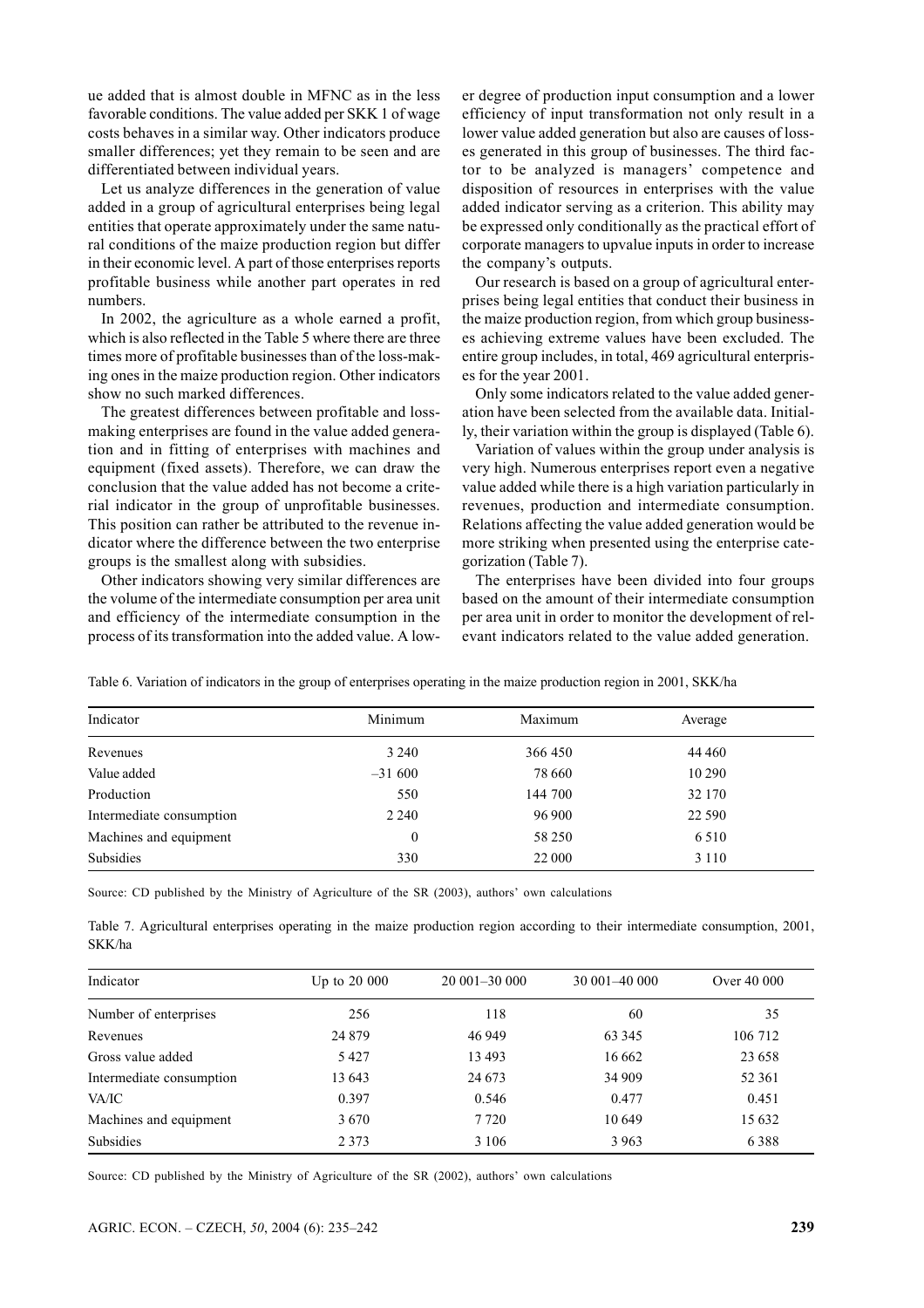

Figure 2. Value added in enterprise groups

Division of the group by frequency considerably diverges from the standard distribution being very asymmetrical since more than a half of the enterprises belongs to the group with the lowest intermediate consumption per area unit. There is a constantly falling number of enterprises having resources for a more intense growth of the intermediate consumption. This attests to a dire situation regarding the intensification of the Slovak agriculture in the most favourable production conditions represented by the maize production region.

Revenues are the most sensitive factor responding to the growth of intermediate consumption, as there is almost five-fold difference between the first and the last groups. A similar difference can also be found in the machinery and equipment fitting of enterprises, which points to a correlation between intensity and material/ technical fitting of enterprises. There is a four-fold difference in the average intermediate consumption inputs as well as in the value added generation.

However, the effect of intermediate consumption growth is not reflected in the growth of intermediate consumption efficiency. The data presented in the table imply that the value added per unit of intermediate consumption growths only up to the second group, decreasing in the rest. The reason may be inadequate structuring of the intermediate consumption, its improper allocation into sectors, production structures, price influences as well as any other factors that could not be identified using the database we had at our disposal.

Subsidies were provided to enterprises intriguingly in line with the amount of their intermediate consumption, or production rate in spite of the fact that they were not allocated by that criterion. The subsidy amount undoubtedly has some influence over the entire intensification process.

Figure 2, again, illustrates the configuration of the three above-mentioned indicators expressing the value added generation provided that the respective values in the first enterprise group are set to 100.

If increments in the intermediate consumption within the given group of enterprises are conditionally regarded as increments in intensification contributions per area unit, even if this supposition is deliberately inaccurate, the following results will be obtained (Table 8).

The growth of intermediate consumption is not manifested in the necessary growth of further final indicators. The contribution of the intermediate consumption expressed as its increase by SKK 10 000 on the previous level is reflected in the first contribution by a growth of SKK 22 070, in the next the growth value falls

| Indicator                | $1st$ contrib. | $2nd$ contrib. | $3rd$ contrib. |
|--------------------------|----------------|----------------|----------------|
| Revenues                 | 22 070         | 16396          | 43 367         |
| Gross value added        | 8066           | 3 1 6 9        | 6996           |
| Intermediate consumption | 11 030         | 10 2 36        | 17452          |
| VA/IC                    | 0.15           | $-0.07$        | $-0.03$        |
| Machines and equipment   | 4 0 5 0        | 2929           | 4983           |
| <b>Subsidies</b>         | 733            | 857            | 2425           |

Table 8. Intermediate consumption growth and value added in the maize production region, 2001 (SKK/ha)

Source: CD published by the Ministry of Agriculture of the SR (2002), authors' own calculations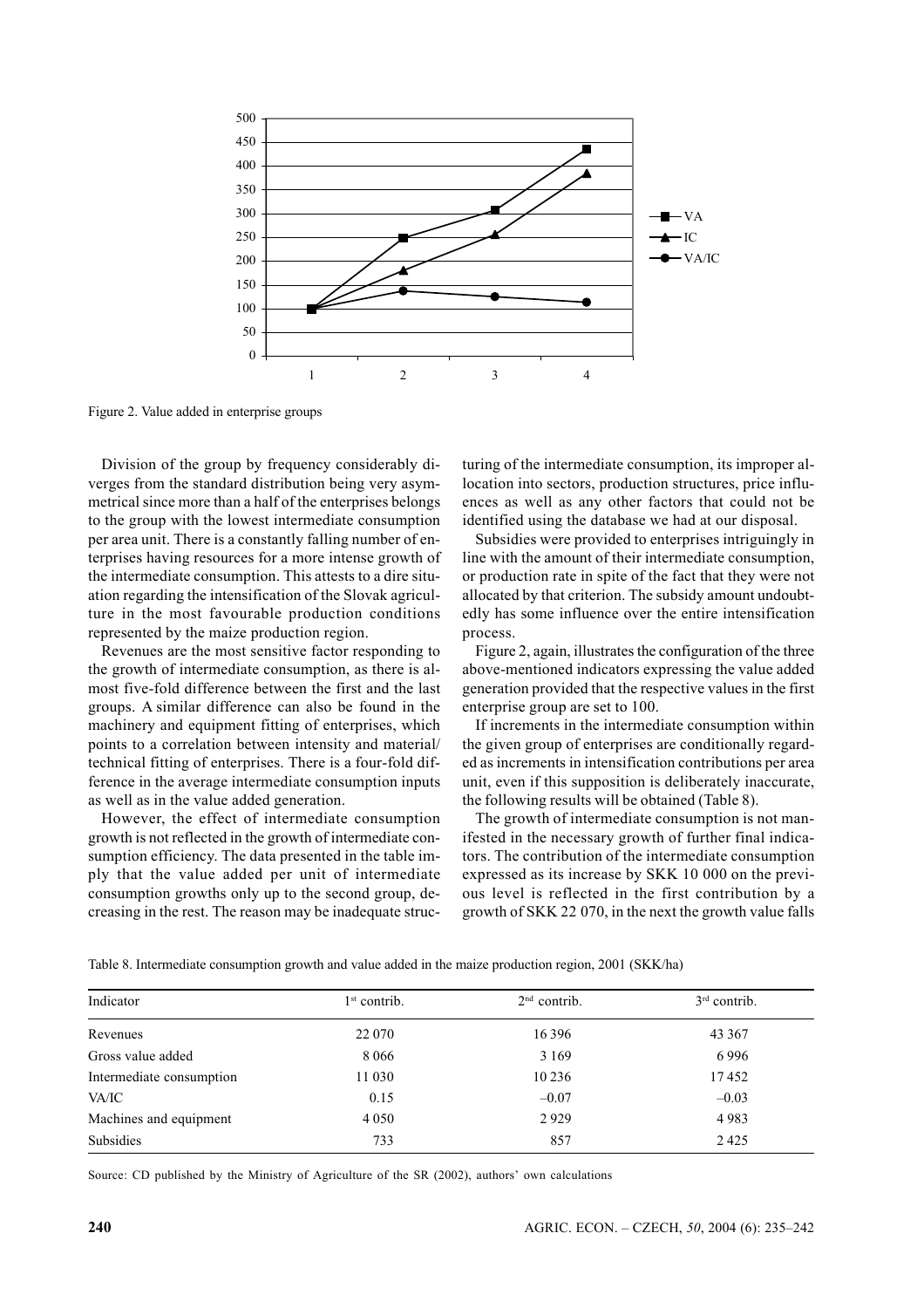Table 9. Simple linear regression functions

| Dependent variable $(Y)$   | Variable – explanatory $(X)$ | a        | bX     | Determination coefficient |
|----------------------------|------------------------------|----------|--------|---------------------------|
| Production                 | intermediate consumption     | 3 502.60 | 1.319  | 0.9582                    |
| Revenues                   | intermediate consumption     | 429.80   | 1.727  | 0.944                     |
| Revenues from own products | intermediate consumption     | 5 437.15 | 1.083  | 0.895                     |
| Value added                | intermediate consumption     | 3 164.78 | 0.3489 | 0.632                     |

Table 10. Multifactor linear regression functions

| $\mathbf{V}$ | 77       | $\Delta$ | $\Lambda$ | $\lambda$ | а       | $\mathbf{z}$ |  |
|--------------|----------|----------|-----------|-----------|---------|--------------|--|
| Value added  | .528     | $-6.5 E$ | 0.981     |           | l 466.3 | 0.848        |  |
| Value added  | $-2.424$ | .6596    | 0.00087   | 0.0936    | $-1492$ | 0.850        |  |

 $X_1$  – intermediate consumption;  $X_2$  – fixed assets;  $X_3$  – wages;  $X_4$  – cattle (in pieces)

while the last contribution increases the revenues by SKK 43 367.

A similar development can be observed in the gross value added even though the increment values are substantially smaller. This is also reflected in the declining efficiency of the intermediate consumption in relation to the value added generation. Trends similar to those found in revenues are also noticed in the machine and equipment value. A positive development of growing intermediate consumption can only be seen for subsidies, which may imply that the government acted in support of the intensification process.

## **QUANTIFYING OF RELATIONS IN THE VALUE ADDED GENERATION**

We used linear single-factor and multiple-factor regression functions to quantify cause-and-effect relations with a view to reveal factors most influencing the value added generation.

Some results are presented in the Table 9.

Again, we are making use of data obtained for the year 2001 from the group of 469 agricultural enterprises being legal entities that operate in the maize production region.

The greatest intermediate consumption effect is manifested in revenues where 1 SKK of intermediate consumption earns SKK 1.727 in revenues and it is in this indicator, too, that the value of the determination coefficient is the highest. The intermediate consumption effect declines for other final indicators; the dependence closeness test decreases, too. The effect of intermediate consumption on the value added growth by SKK 0.348 corresponds to the data in Table 7, but what is surprising is the low value of dependence closeness.

Multifactor linear functions are presented in Table 10.

The coefficient of the first multifactor regression function with the gross value added as the dependent variable implies a high influence of wages and intermediate consumption while fixed assets exert a negative influence.

The second function where cattle as an additional factor were included suggests that the influence of the intermediate consumption is negative and the function has lower testing values than the former one.

#### **CONCLUSION**

The value added as an indicator of financial results has its importance from the macroeconomic as well as microeconomic perspective. Its development enables to assess changes in the efficiency of the entire sector, or an enterprise. The results of enterprise group analyses have confirmed that the value added has not yet become a criterial indicator.

While natural factors objectively differentiate the development and level of the value added, its high degree of differentiation in enterprises operating under the same production conditions also reflects the attitude of its managers towards the management of the enterprise.

In view of Slovakia's severe lagging behind the current EU countries in the value added generation, it is necessary to change our attitude towards this indicator if we wish to maintain and improve our competitiveness in EU markets.

## **REFERENCES**

- Hisrich R.D., Peters M.P. (1996): Založení a řízení nového podniku (Founding and managing of a new enterprise). Victoria Publishing, Praha.
- Hutník F. (1997): Tvorba pridanej hodnoty v agropotravinárstve u nás a vo svete (Value added generation in agriculture and food industry in Slovakia and in the world). Pracovné materiály, č. 8, Prognostický ústav SAV, Bratislava.
- Kubánková M., Burianová V. (2003): Vlastné náklady a výsledky hospodárenia poľnohospodárskych podnikov za rok 2002 (Working cost and financial results of agricultural enterprises). VÚEPP, Bratislava.